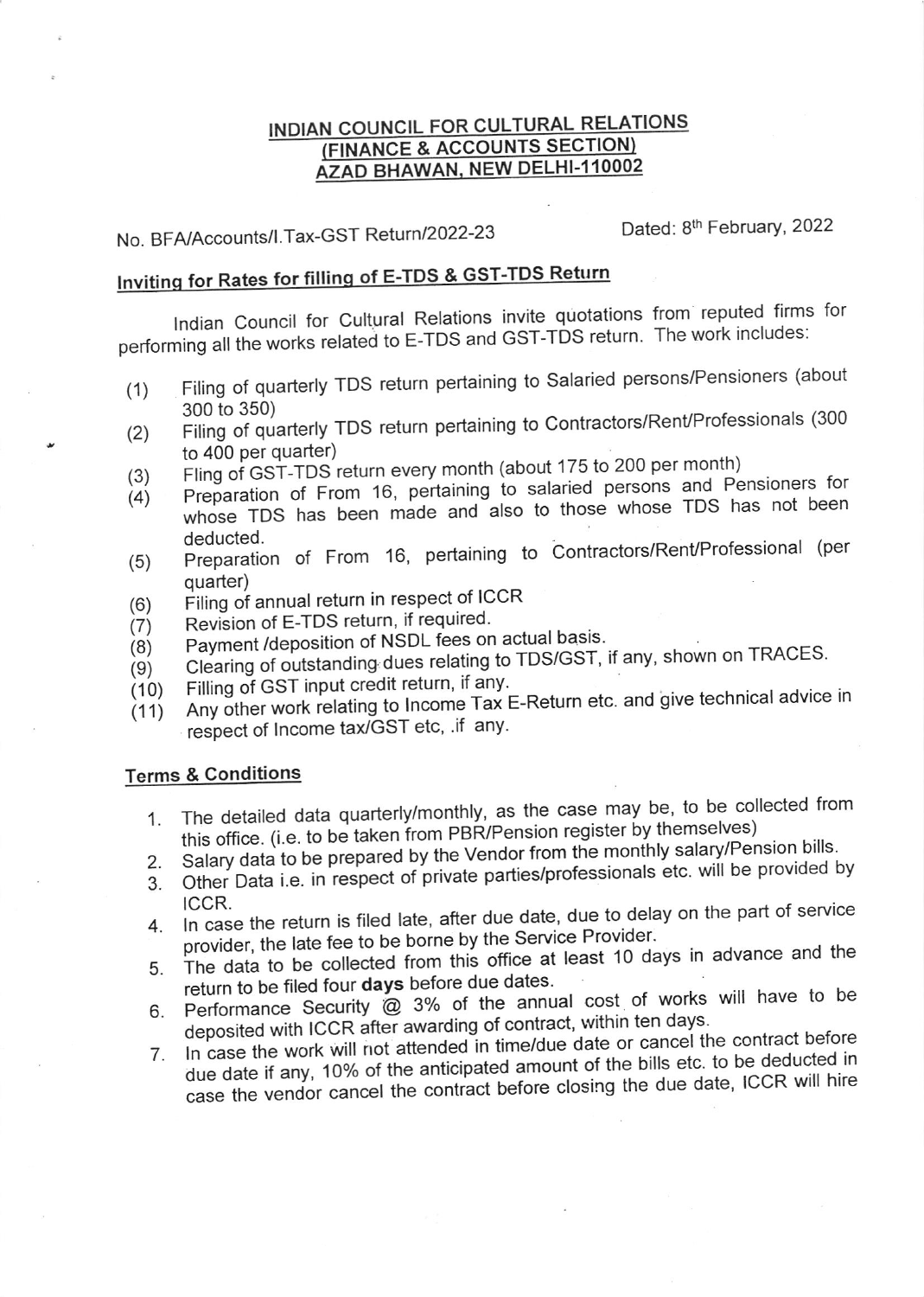vendor from open market and complete the works and if any extra amount so incurred will be deducted from Performance security.

- 8. For pre-termination of the contract by either side, at least three months' notice will be required to serve to the other party.
- $9<sub>1</sub>$ The rate to be quoted in the enclosed Performa in Appendix A. No column of the Appendix should be left blank
- 10. The work will be awarded to the L1 firm.
- 11. Payment will be made on the quarterly basis.
- 
- Payment will be made on the quarterly sum.<br>Conditional quotations will not be accepted.<br>These who have experience at least three years in this field may quote thei 12. Conditional quotations will not be accepted.<br>13. Those who have experience at least three years in this field may quote their 13.
- rates.<br>14. The undersigned reserved to cancel the any of the above item or in whole without assigning any reason.

Interested parties may submit their willingness, latest by once and the states desired against each tem of work, in a sealed envelope addressed to Deputy rates desired against each tem of work, in a sealed envelope address rates desired against each tem of work, in a sealed envelope dual countries.<br>Director General(Admn.), ICCR, Azad Bhawan, IP Estate, New Delih0110002. "Quotation for E-TDS work" should be indicated at the top of the sealed envelope. This can be download from ICCR website www.iccr.gov.in or www.eprocure.gov.in.. The quotation will be opened on  $08.03.2022$  at 11.00 AM.

no portal de reel or comme

 $\overline{\bigcup_{i=1}^{n} w_i}$ 

(Awanish Tiwari) Director(F&P)

talin

(ddw) place uplaad the sidraling min

 $\vert \vert$ 

 $CFCHT)^{m}$ ,

 $\mathfrak{h}$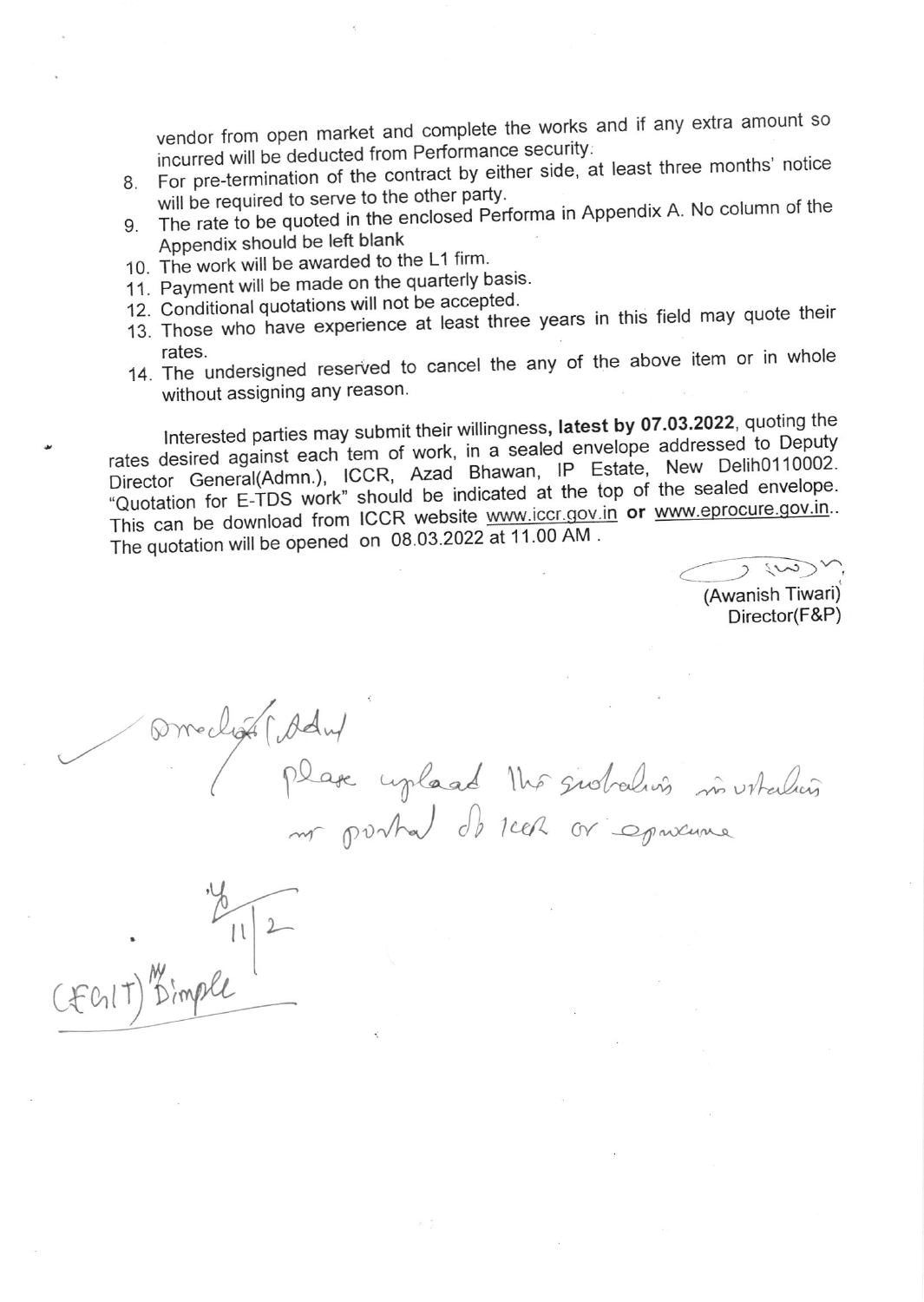## Indian Council for Cultural Relations, New Delhi

Appendix A

Performa for quoting rates for filing of E-TDS and GST-TDS etc.

Name of the firm and Address

Telephone No

 $\tilde{\mathbf{r}}$ 

| S.No.          | Nature of work                                                                                     | Rate | Total annual amount (Rs.)                                                                                              |
|----------------|----------------------------------------------------------------------------------------------------|------|------------------------------------------------------------------------------------------------------------------------|
| 1              | Filing of quarterly TDS return pertaining<br>to salaried person and Pensioners                     |      | $\mathcal{L}^{\mathcal{L}}(\mathcal{K})=\mathcal{L}^{\mathcal{L}}(\mathcal{K})=\mathcal{L}^{\mathcal{L}}(\mathcal{K})$ |
| $\overline{2}$ | Filing of quarterly TDS return pertaining<br>to Contractors/Rent/Professionals                     |      |                                                                                                                        |
| 3              | Generate E Challan and filing of GST<br>return every month (details will be<br>supplied by ICCR)   |      |                                                                                                                        |
| 4              | Preparation of Form 16, pertaining to<br>Salaried Persons and Pensioners.<br>(annually)            |      |                                                                                                                        |
| 5              | Preparation of Form 16, pertaining to<br>Contractors/Rent/Professionals(quarterly)                 |      |                                                                                                                        |
|                | <b>Sub Total</b>                                                                                   |      |                                                                                                                        |
|                | <b>GST</b>                                                                                         |      |                                                                                                                        |
|                | <b>Total amount</b>                                                                                |      |                                                                                                                        |
| 6              | Revision of E-TDS return, if required<br>(rate per revision)                                       |      |                                                                                                                        |
| $\overline{7}$ | Clearing of outstanding dues relating to<br>TDS, if any shown on TRACES and also<br><b>GST TDS</b> |      |                                                                                                                        |
| 8              | Payment /deposition of NSDL fees                                                                   |      |                                                                                                                        |

 $\mu$  (ii)